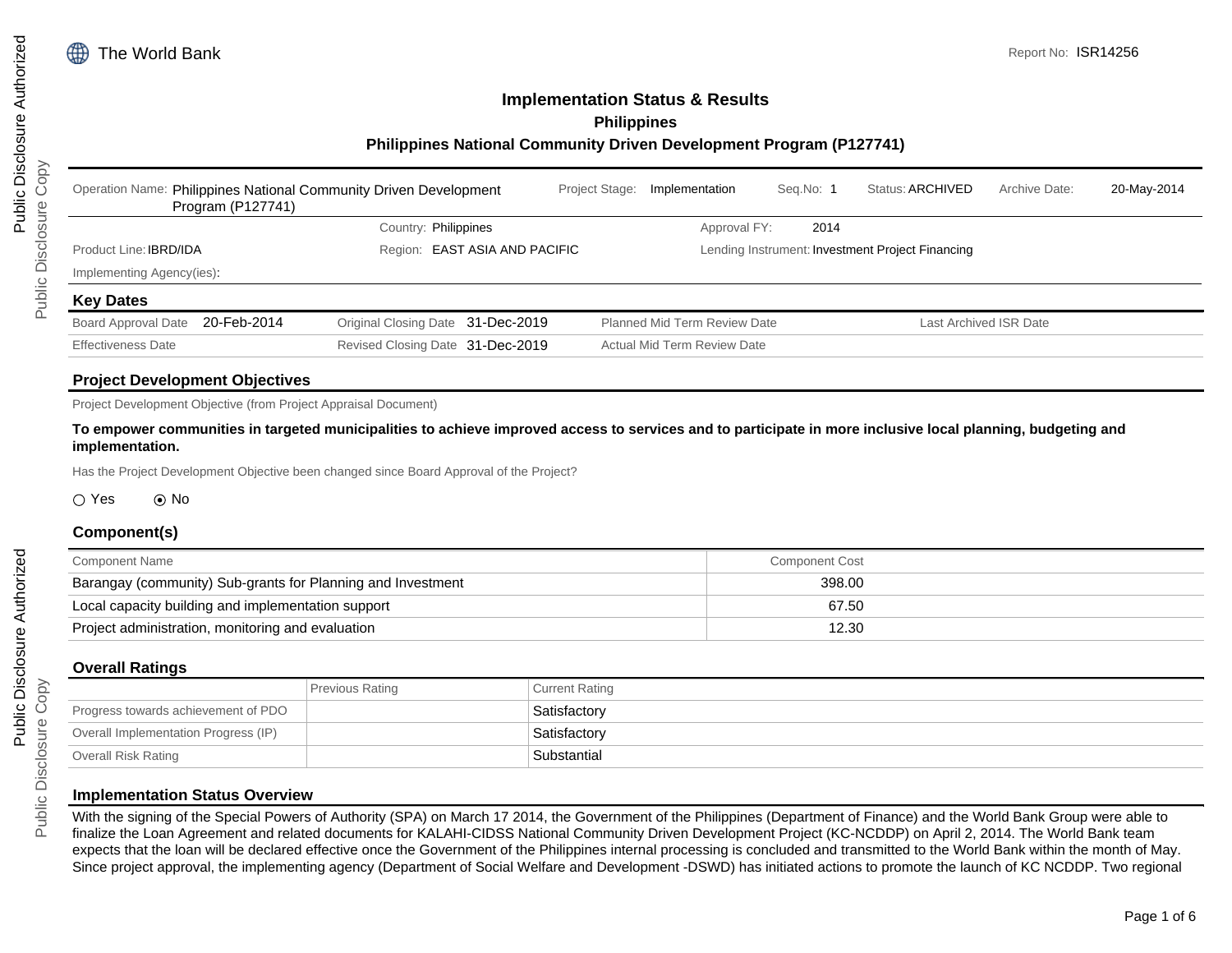

Mayors fora were carried out during February and March 2014 to sensitize mayors of the municipalities affected by typhoon Haiyan of the approval and imminent start of the KC NCDDP. DSWD is also planning a national launch workshop scheduled for June 2014.

| Locations   |                                  |                                  |         |        |
|-------------|----------------------------------|----------------------------------|---------|--------|
| Country     | First Administrative Division    | Location                         | Planned | Actual |
| Philippines | Northern Mindanao                | Northern Mindanao                | ✓       |        |
| Philippines | Mimaropa                         | Mimaropa                         | √       |        |
| Philippines | Soccsksargen                     | Soccsksargen                     | √       |        |
| Philippines | Caraga                           | Caraga                           | √       |        |
| Philippines | Cordillera Administrative Region | Cordillera Administrative Region | √       |        |
| Philippines | <b>Ilocos</b>                    | <b>Ilocos</b>                    | √       |        |
| Philippines | Calabarzon                       | Calabarzon                       | ✓       |        |
| Philippines | Western Visayas                  | Western Visayas                  | √       |        |
| Philippines | Central Luzon                    | Central Luzon                    | ✓       |        |
| Philippines | Central Visayas                  | Central Visayas                  | ✓       |        |
| Philippines | Eastern Visayas                  | Eastern Visayas                  | ✓       |        |
| Philippines | Zamboanga Peninsula              | Zamboanga Peninsula              | √       |        |
| Philippines | Davao                            | Davao                            | ✓       |        |
| Philippines | <b>Bicol</b>                     | <b>Bicol</b>                     | √       |        |

## **Results**

#### **Project Development Objective Indicators**

Public Disclosure Copy

Public Disclosure Copy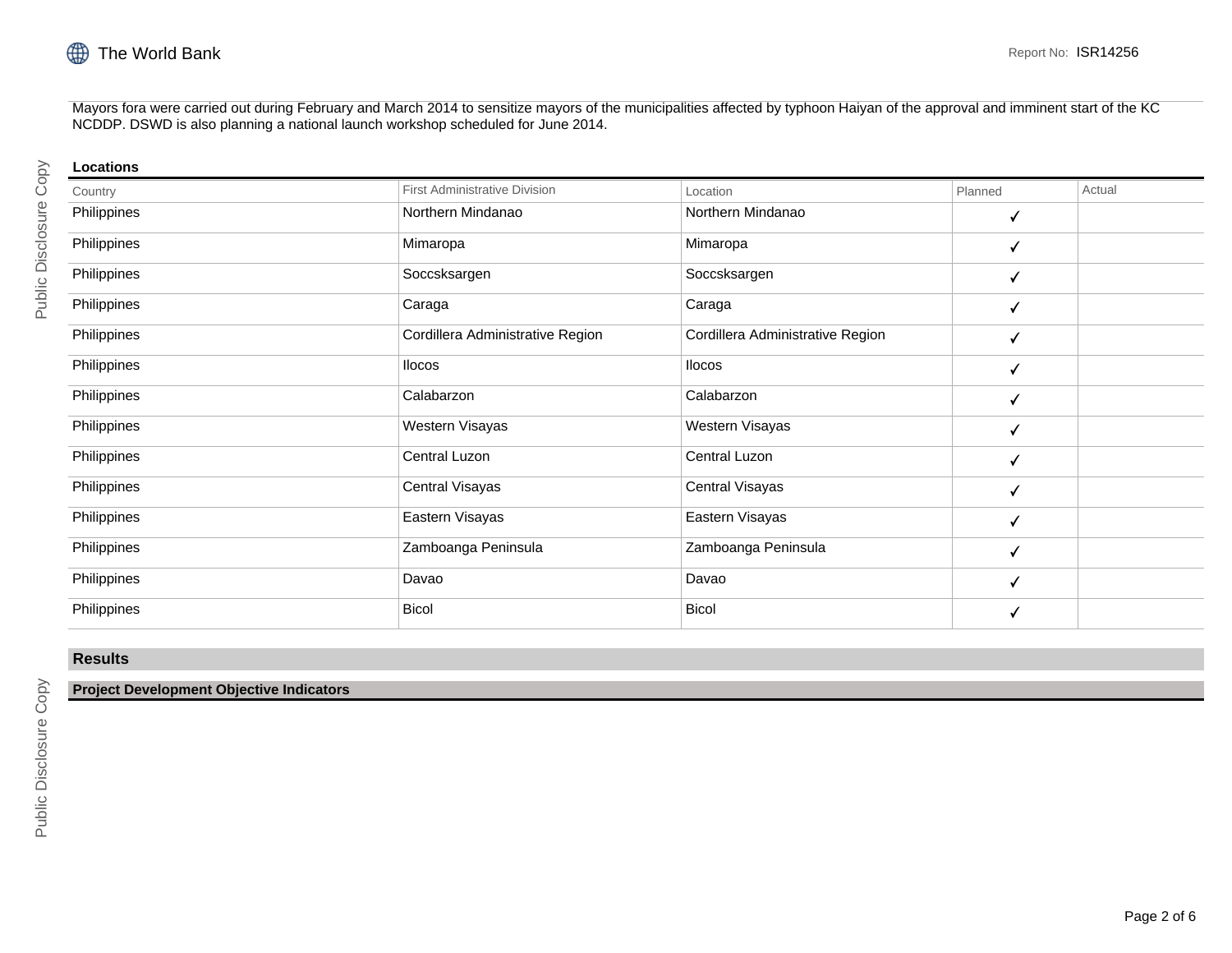| <b>Indicator Name</b>                                               | Core     | Unit of Measure                        |          | <b>Baseline</b>                                                                                                                                                                      | Current | <b>End Target</b> |
|---------------------------------------------------------------------|----------|----------------------------------------|----------|--------------------------------------------------------------------------------------------------------------------------------------------------------------------------------------|---------|-------------------|
| % increase in access to and utilization of                          | ×.       | Percentage                             | Value    |                                                                                                                                                                                      |         | 10.00             |
| roads, education, health centers and water                          |          |                                        | Date     |                                                                                                                                                                                      |         |                   |
| (major KC investments) in KC-NCDDP<br>municipalities                |          |                                        | Comments | Baseline to be estimated<br>based on survey conducted in<br>February/March 2014 by the<br>Millennium Challenge<br>Corporation. Data is<br>expectedto be available in<br>August 2014. |         |                   |
| % of households in NCDDP municipalities with                        |          | Percentage                             | Value    |                                                                                                                                                                                      |         | 70.00             |
| at least one member attending regular<br><b>Barangay Assemblies</b> |          |                                        | Date     | 01-Jul-2013                                                                                                                                                                          |         | 30-Jun-2019       |
|                                                                     |          |                                        | Comments | Baseline to be estimated<br>based on survey conducted in<br>February/March 2014 by the<br>Millennium Challenge<br>Corporation. Data is<br>expectedto be available in<br>August 2014. |         |                   |
| % of members from marginalized groups (IPs                          |          | Percentage                             | Value    |                                                                                                                                                                                      |         | 50.00             |
| and women) in KC-NCDDP municipalities who                           |          |                                        | Date     | 01-Jul-2013                                                                                                                                                                          |         | 30-Jun-2019       |
| attend regular Barangay Assemblies                                  |          |                                        | Comments | Baseline to be estimated<br>based on survey conducted in<br>February/March 2014 by the<br>Millennium Challenge<br>Corporation. Data is<br>expectedto be available in<br>August 2014. |         |                   |
| Direct project beneficiaries                                        | $\times$ | Number                                 | Value    | 0.00                                                                                                                                                                                 |         | 8400000.00        |
|                                                                     |          |                                        | Date     |                                                                                                                                                                                      |         |                   |
|                                                                     |          |                                        | Comments |                                                                                                                                                                                      |         |                   |
| Female beneficiaries                                                | $\times$ | Percentage<br>Sub Type<br>Supplemental | Value    | 0.00                                                                                                                                                                                 |         | 50.00             |
| Intermediate Results Indicators                                     |          |                                        |          |                                                                                                                                                                                      |         |                   |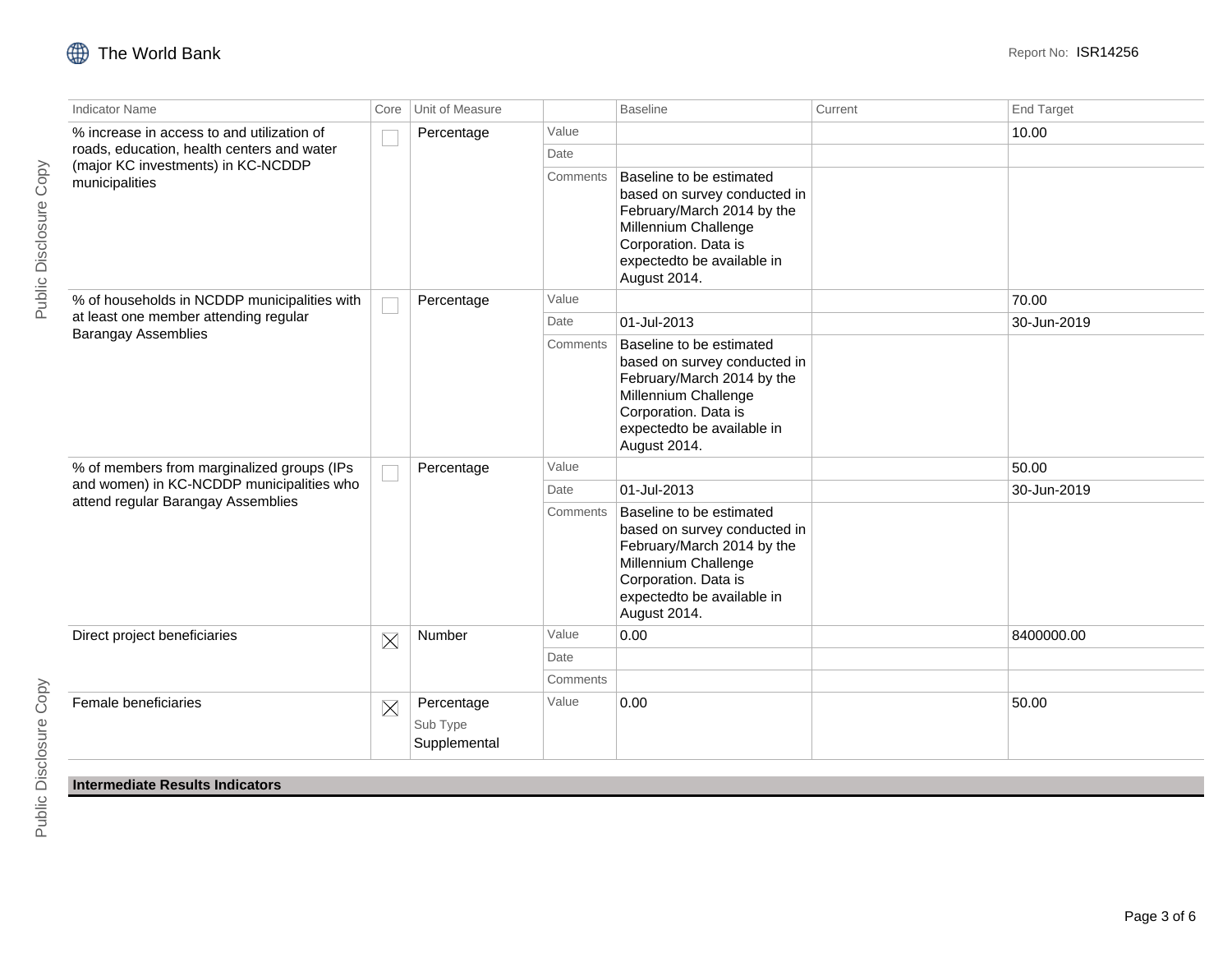| <b>Indicator Name</b>                                                               | Core | Unit of Measure |          | <b>Baseline</b> | Current | <b>End Target</b>                                               |
|-------------------------------------------------------------------------------------|------|-----------------|----------|-----------------|---------|-----------------------------------------------------------------|
| % of NCDDP barangays with poverty reduction                                         |      | Percentage      | Value    | 0.00            |         | 85.00                                                           |
| action plans prepared in accordance with the                                        |      |                 | Date     | 01-Jul-2013     |         | 30-Jun-2019                                                     |
| NCDDP participatory process                                                         |      |                 | Comments |                 |         |                                                                 |
| % of NCDDP community sub-projects<br>completed in accordance with technical plans,  |      | Percentage      | Value    | 0.00            |         | 85.00                                                           |
| schedule and budget                                                                 |      |                 | Date     | 01-Jul-2013     |         | 30-Jun-2019                                                     |
|                                                                                     |      |                 | Comments |                 |         |                                                                 |
| % of completed NCDDP sub-projects that have                                         |      | Percentage      | Value    | 0.00            |         | 80.00                                                           |
| satisfactory or better sustainability evaluation<br>rating                          |      |                 | Date     | 01-Jul-2013     |         | 30-Jun-2019                                                     |
|                                                                                     |      |                 | Comments |                 |         |                                                                 |
| % of female participation in NCDDP paid labor                                       |      | Percentage      | Value    | 8.00            |         | 25.00                                                           |
| component during sub-project implementation                                         |      |                 | Date     |                 |         |                                                                 |
|                                                                                     |      |                 | Comments |                 |         |                                                                 |
| % of NCDDP municipalities with municipal                                            |      | Percentage      | Value    | 0.00            |         | 85.00                                                           |
| poverty reduction plans prepared in<br>accordance with NCDDP participatory process  |      |                 | Date     | 01-Jul-2013     |         | 30-Jun-2019                                                     |
|                                                                                     |      |                 | Comments |                 |         |                                                                 |
| % of NCDDP municipalities with increased                                            |      | Percentage      | Value    | 0.00            |         | 85.00                                                           |
| membership of POs & CSOs in local<br>development councils and special bodies (e.g., |      |                 | Date     | 01-Jul-2013     |         | 30-Jun-2019                                                     |
| BDC, PTCAs, local school boards, local health                                       |      |                 | Comments |                 |         |                                                                 |
| boards, peace & order councils)                                                     |      |                 |          |                 |         |                                                                 |
| Number of NCDDP municipalities w/ staff                                             |      | Number          | Value    | 0.00            |         | 477.00                                                          |
| trained by DILG using the Local Governance                                          |      |                 | Date     | 01-Jul-2013     |         | 30-Jun-2019                                                     |
| modules.                                                                            |      |                 | Comments |                 |         |                                                                 |
| Number of reconstructed or repaired shelters                                        |      | Number          | Value    | 0.00            |         |                                                                 |
| for disaster affected households                                                    |      |                 | Date     |                 |         |                                                                 |
|                                                                                     |      |                 | Comments |                 |         |                                                                 |
| MIS providing necessary information in a timely                                     |      | Text            | Value    | No              |         | Yes                                                             |
| fashion to measure project effectiveness and                                        |      |                 | Date     |                 |         |                                                                 |
| results                                                                             |      |                 | Comments |                 |         | 3 special studies to be<br>conducted over course of<br>project. |
| Number of NCDDP studies regarding                                                   |      | Number          | Value    | 0.00            |         | 6.00                                                            |
| effectiveness and outcomes completed                                                |      |                 | Date     | 01-Jul-2013     |         | 30-Jun-2019                                                     |
|                                                                                     |      |                 | Comments |                 |         |                                                                 |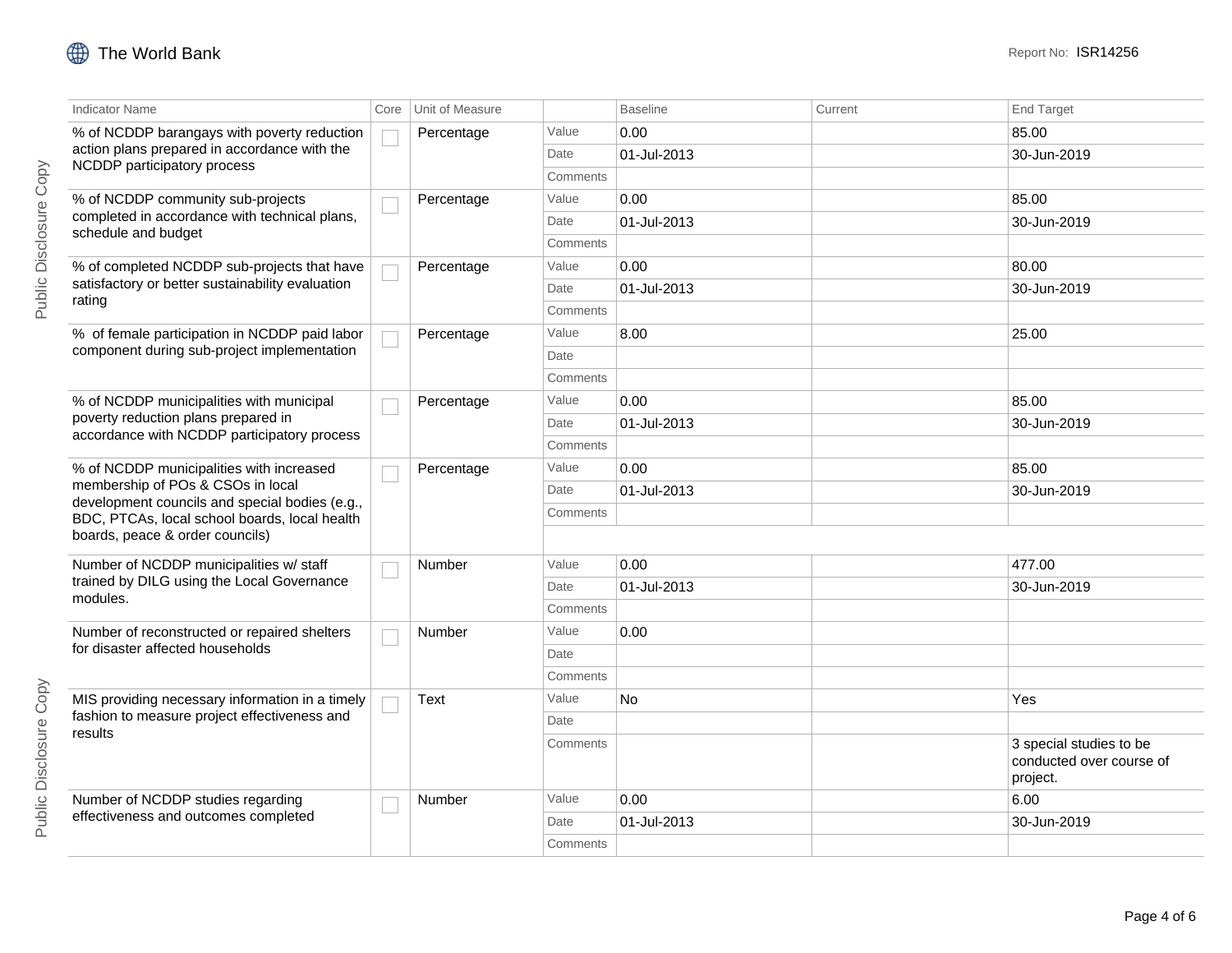| Grievances registered related to delivery of<br>project benefits addressed (%)    | $\times$ | Value<br>Percentage<br>Date        |          | 0.00 | 80.00 |
|-----------------------------------------------------------------------------------|----------|------------------------------------|----------|------|-------|
|                                                                                   |          |                                    |          |      |       |
|                                                                                   |          |                                    | Comments |      |       |
| Grievances related to delivery of project<br>benefits that are addressed-(number) |          | Number<br>Sub Type<br>Supplemental | Value    | 0.00 | 1.00  |

# **Data on Financial Performance (as of 08-Apr-2014)**

**Financial Agreement(s) Key Dates**

| Project | n/Cr/T<br>-1 1/ U I /  | <b>Status</b>      | <b><i><u>Approval Date</u></i></b> | <b>Signing Date</b> | <b>Effectiveness Date</b> | Origina<br>Closing Date | <b>Revised Closing Date</b> |
|---------|------------------------|--------------------|------------------------------------|---------------------|---------------------------|-------------------------|-----------------------------|
| P127741 | <b>IBRD</b><br>D-83350 | Effective<br>Not I | 20-Feb-2014                        | 02-Apr-2014         |                           | 31-Dec-2019             | 31-Dec-2019                 |

## **Disbursements (in Millions)**

| Project | $\sim$<br>$\cdot$ $\cdot$ $\sqrt{\tau}$<br>LII/VI/I | Status                | Currenc∖ | Original | Revised          | Cancelled | bursec | <b>isburse</b> | $\sim$<br>∼∪นเจ <del>∪</del> ๛ |
|---------|-----------------------------------------------------|-----------------------|----------|----------|------------------|-----------|--------|----------------|--------------------------------|
| P127741 | 83350<br><b>IBRD</b><br>$-7$                        | Effective<br>ᄓᇬ<br>יש | USD      | 479.00   | 170.00<br>r 9.UU | 0.00      | 0.0C   | 479.00         | 0.00                           |

## **Disbursement Graph**



### **Key Decisions Regarding Implementation**

The DSWD and World Bank (WB) teams took stock of progress with preparatory activities for KC NCDDP roll-out, with priority given to Yolanda affected areas. It was agreed during